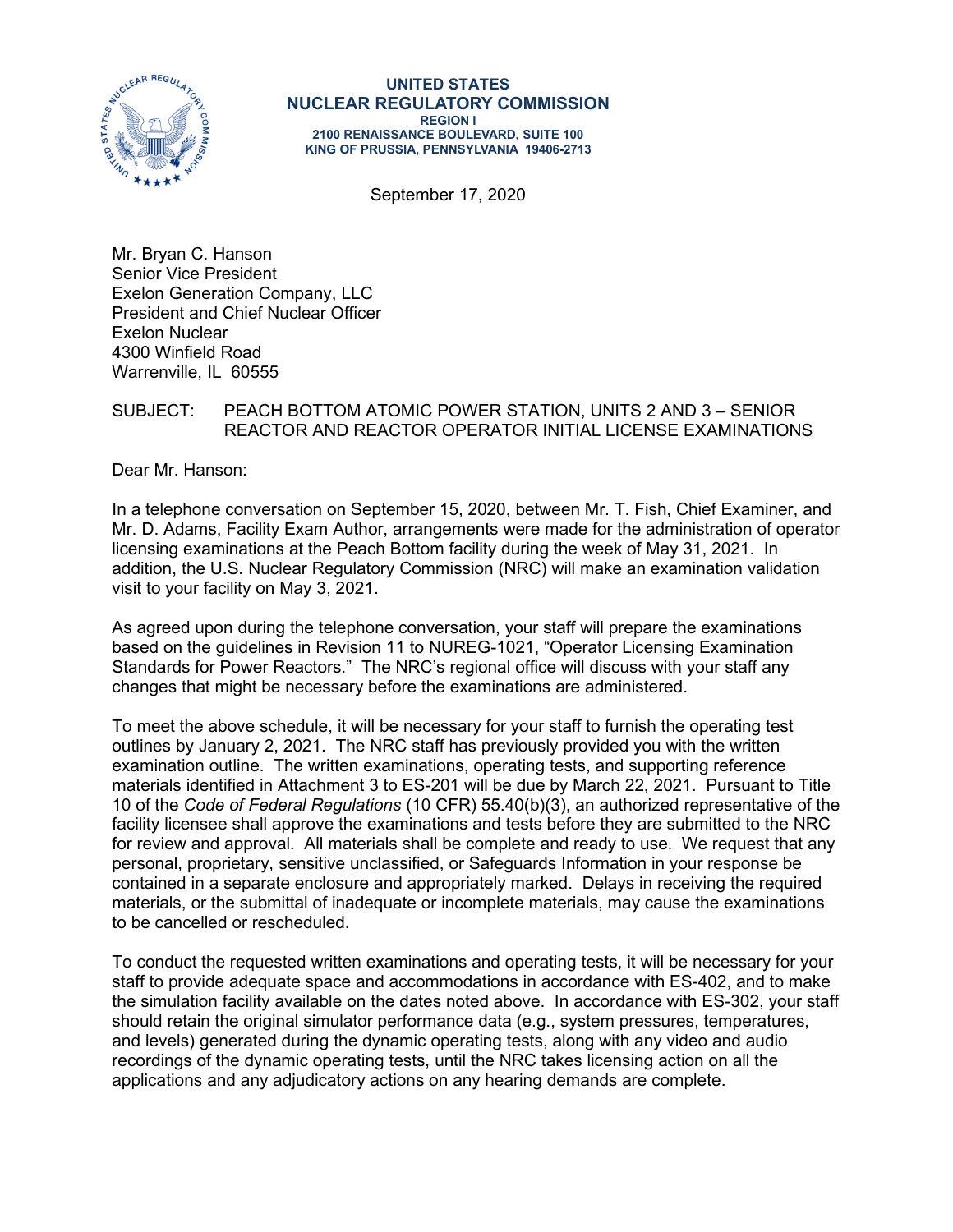Appendix E to NUREG-1021 contains a number of NRC policies and guidelines that will be in effect while the written examinations and operating tests are being administered. To permit timely NRC review and evaluation, your staff should submit preliminary reactor operator and senior reactor operator waiver or excusal requests (if any) (Office of Management and Budget (OMB) control number 3150-0090) at least 60 days before the first examination date, (if possible).

Contact Mr. Fish, Chief Examiner, to determine the method for submission of the waiver or excusal requests. Preliminary reactor operator and senior reactor operator license applications (OMB control number 3150-0090) and medical certifications (OMB control number 3150-0024) should be submitted at least 30 days before the first examination date. If the preliminary applications are not received at least 30 days before the examination date, a postponement may be necessary. Final signed applications certifying that all training has been completed and requesting any waivers or excusals, as applicable, should be submitted at least 14 days before the first examination date.

Although the guidelines for receiving waiver or excusal requests call for at least 30 days before the first examination date (preliminary) and 14 days before the first examination date (final), the requests should be submitted as early as possible in the process (see the 60-day guideline above). Resolutions resulting from verbal inquiries by the licensee to the NRC are not binding. Submittals addressing waivers or excusals, or both, should be in writing (i.e., using NRC Form 398, "Personal Qualifications Statement—Licensee," or as directed by Mr. Fish when contacting him to determine the method for submission). The NRC will document its final decision on whether to grant a waiver or excusal on the final (not preliminary) NRC Form 398 submitted for the applicant. The NRC will not provide its decision until the final application is submitted to the agency.

### **Paperwork Reduction Act Statement**

This letter contains information collection requirements that are subject to the Paperwork Reduction Act of 1995 (44 U.S.C. 3501 et seq.). These information collections were approved by the Office of Management and Budget, approval number 3150-0018.

The burden to the public for these voluntary information collections is estimated to average 2,250 hours per examination or response, including the time for reviewing instructions, searching existing data sources, gathering and maintaining the data needed, and completing and reviewing the information collections. You may submit comments on any aspect of the information collections, including suggestions for reducing the burden, to FOIA, Privacy and Information Collections Branch (T-5F53), U.S. Nuclear Regulatory Commission, Washington, DC 20555-0001, or by electronic mail to [infocollects.resource@nrc.gov,](mailto:INFOCOLLECTS.RESOURCE@NRC.GOV) and to the Desk Officer, Office of Information and Regulatory Affairs, NEOB-10202, (3150-0018), Office of Management and Budget, Washington, DC 20503.

#### **Public Protection Notification**

The NRC may not conduct or sponsor, and a person is not required to respond to, a collection of information unless the document requesting or requiring the collection displays a currently valid OMB control number.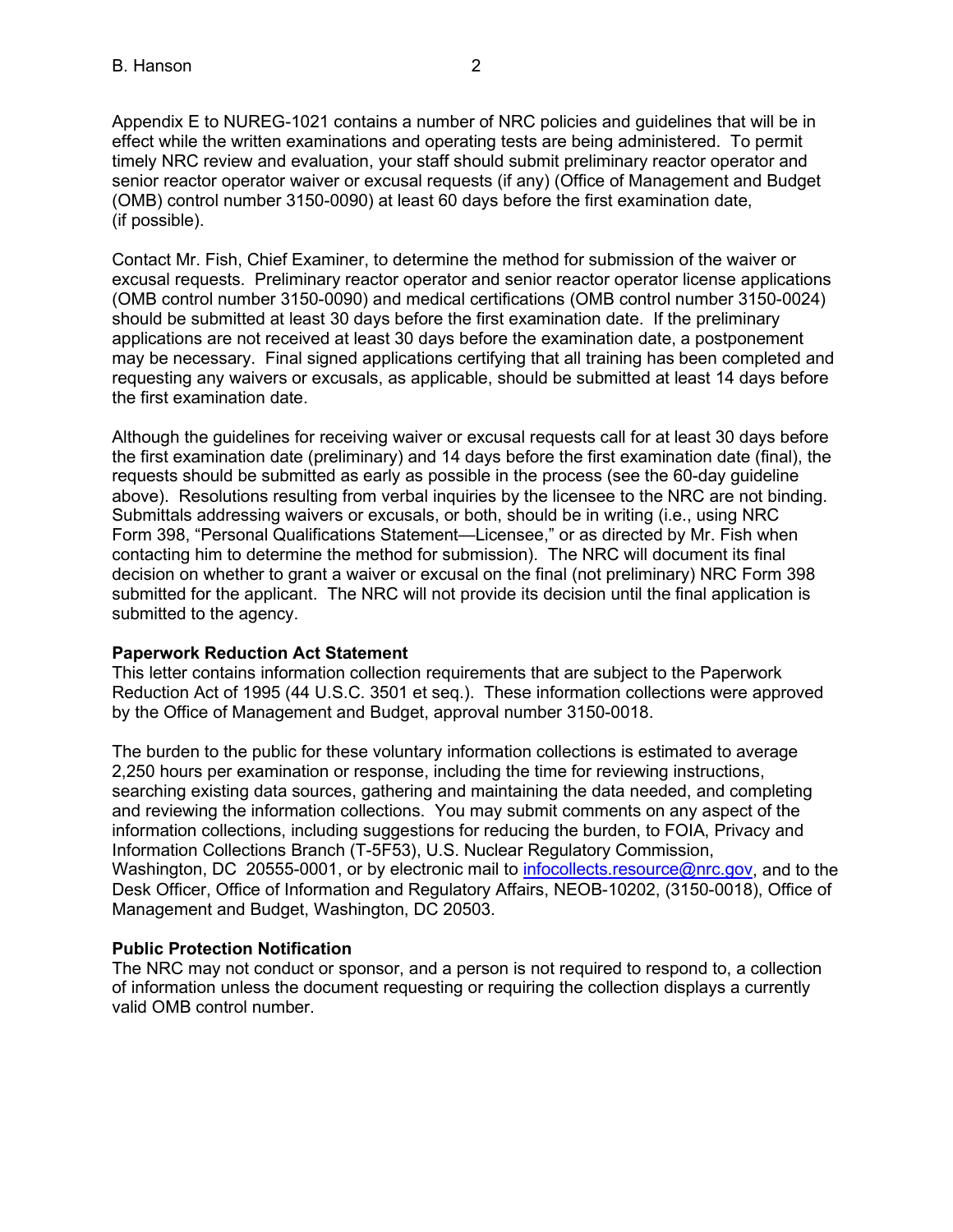In accordance with 10 CFR 2.390, "Public Inspections, Exemptions, Requests for Withholding," of the agency's "Rules of Practice," a copy of this letter will be available electronically for public inspection through the Agencywide Documents Access and Management System (ADAMS). ADAMS is accessible on the NRC's Website at [http://www.nrc.gov/reading-rm/adams.html.](http://www.nrc.gov/reading-rm/adams.html)

After you have been notified by the NRC's Chief Examiner or Branch Chief that operator licenses have been issued, please direct any inquiries concerning a formal presentation of certificates to this office. Our goal is to have the operator certificates available for your celebration. At least one month advance notice of your celebration arrangements would be appreciated to plan our senior manager attendance and process the certificates.

Thank you for your cooperation in this matter.

Mr. Adams has been advised of the policies and guidelines referenced in this letter. If you have any questions regarding the NRC's examination procedures and guidelines, please contact Mr. Fish at (610) 337-5369, or contact me at (610) 337-5306.

Sincerely,

## $X$  /RA/

Signed by: Donald E. Jackson Donald E. Jackson, Chief Operations Branch Division of Reactor Safety

Docket Nos. 50-277 and 50-278 License Nos. DPR-44 and DPR-56

cc: Distribution via ListServ